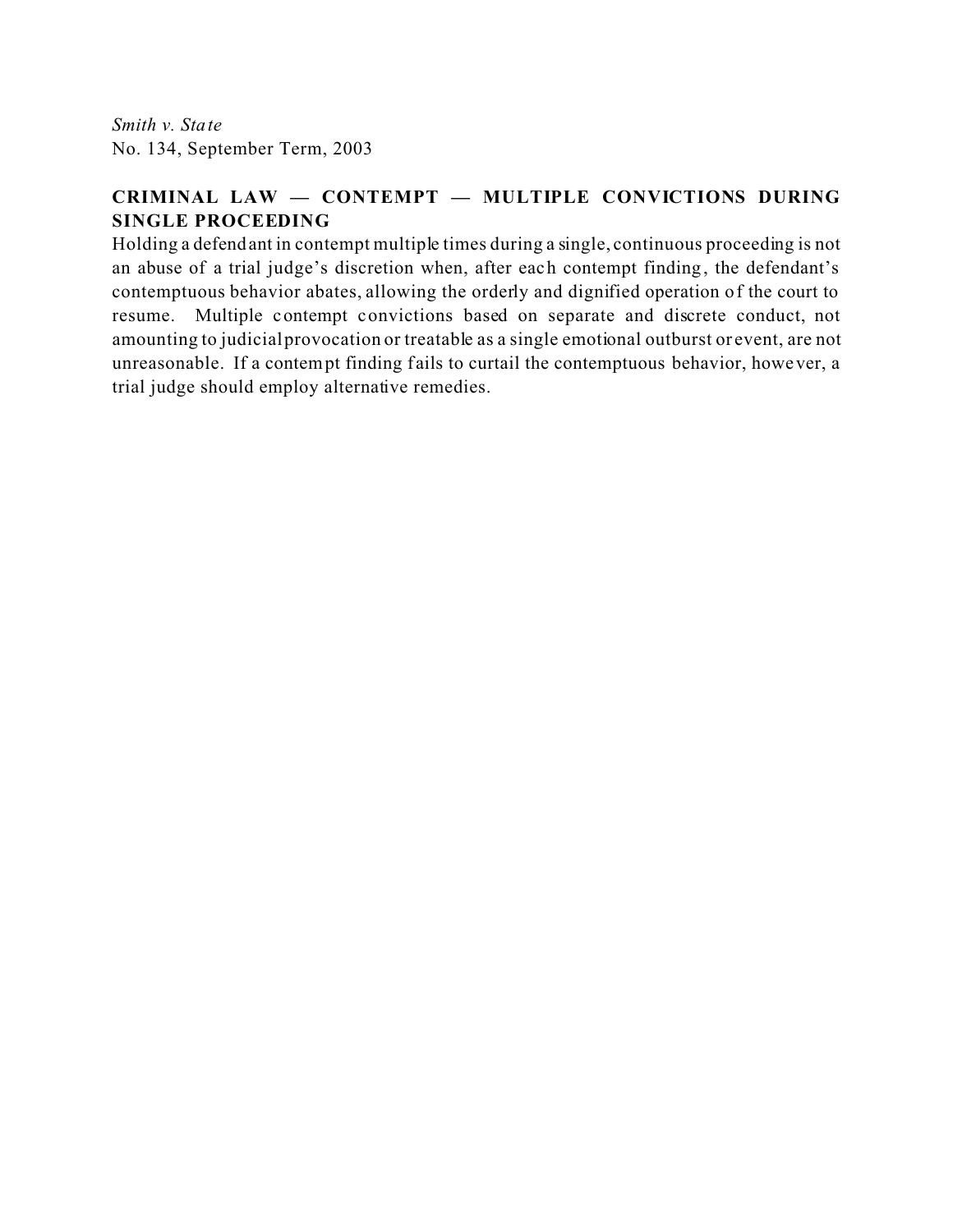Circuit Co urt for Wicomico C ounty Case # 98CR0244

IN THE COURT OF APPEALS OF

MARYLAND

No. 134

September Term, 2003

## PATRICK DARNELL SMITH

v.

STATE OF MARYLAND

Bell, C.J. Raker Wilner Cathell Harrell Battaglia Greene,

JJ.

Opinion by Harrell, J.

Filed: July 29, 2004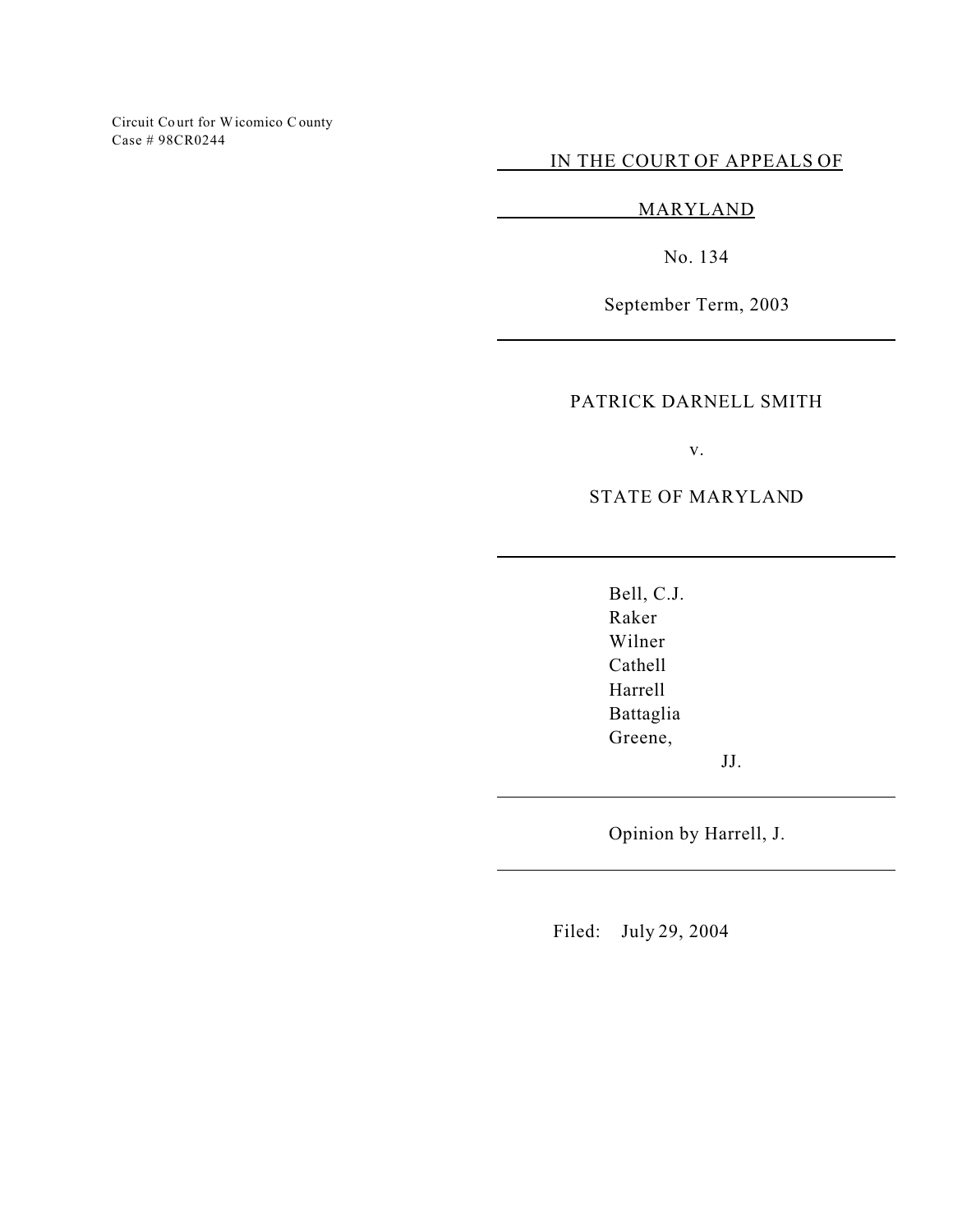Petitioner, Patrick Darnell Smith, was convicted in the Circuit Court for Wicomico County of multiple drug-related offenses. In addition, for conduct occurring in the course of a hearing on Smith's motion for a new trial, the trial judge found him in direct criminal contempt of court on three occasions. The initial two instances of verbal misconduct resulting in contempt findings were separated by several minutes of relatively ordinary courtroom dialogue. The third episode resulting in a contempt finding came at the end of the hearing when Smith launched into a string of expletives against the judge after denial of the motion for a new trial. In an unreported opinion, the Court of Special Appeals upheld all of the convictions.

We granted Smith's petition for a writ of certiorari, 380 Md. 230, 844 A.2d 427 (2004), so that we might consider the following question:

Did the Court of Special Appeals err in affirming three convictions for contempt which arose out of a single emotional outburst of the Petitioner?

We hold that Petitioner's three acts of recognized contempt were separate and discrete incidents supporting the three convictions. Consequently, we affirm the judgments.

I.

On 7 March 2002, Petitioner was convicted in the Circuit Court of six drug-related offenses, for which he received sentences totaling twenty-one years of imprisonment. On 30 May 2002, after discharging his trial counsel, Petitioner represented himself at a hearing on his motion for a new trial. During this hearing, Petitioner employed profanity at certain times in addressing the court. The judge found Petitioner in contempt on three such occasions, sentencing him to five months imprisonment on each count, to be served consecutively. Not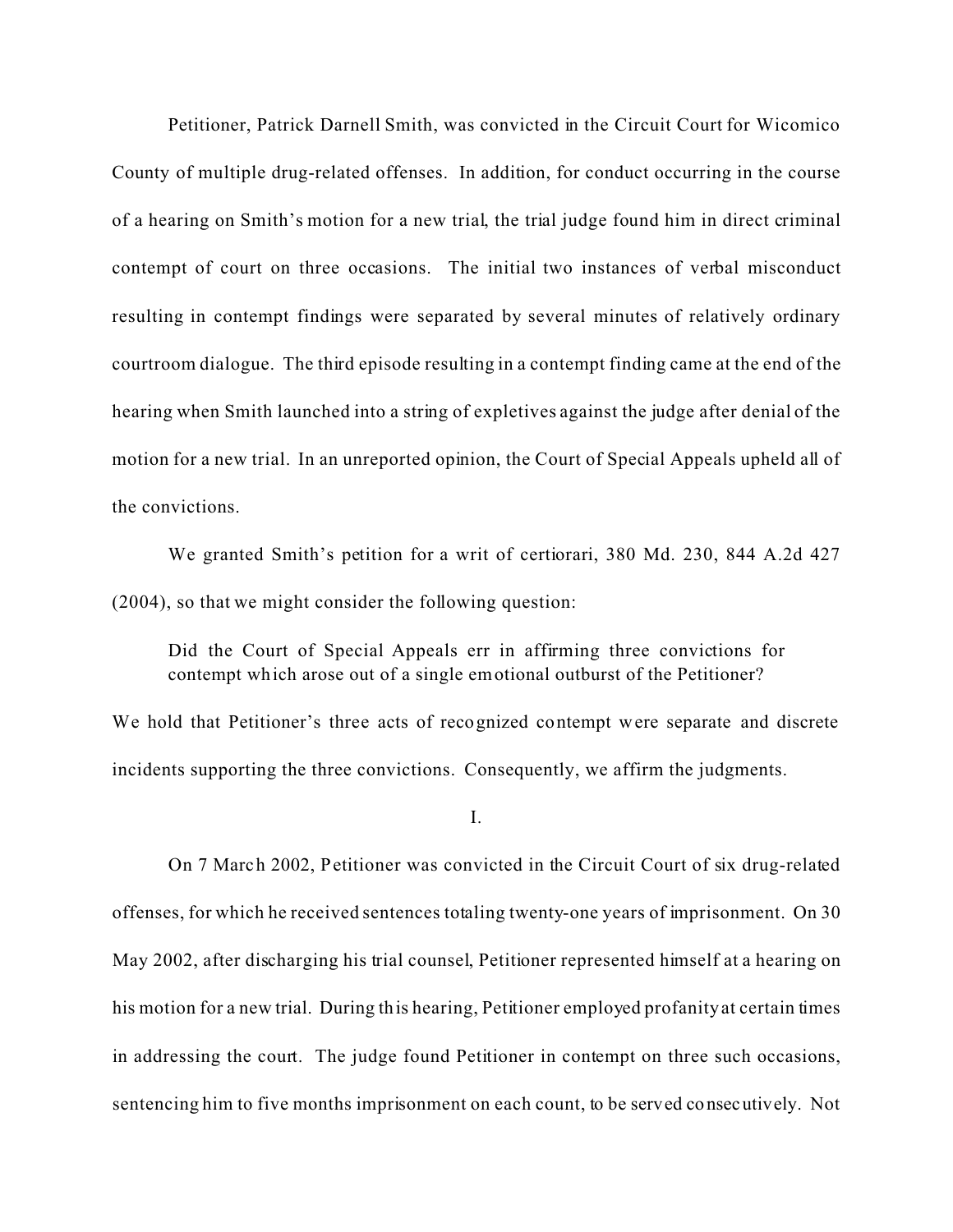all of Petitioner's use of profanity, however, was recognized by the court as contemptuous.

Petitioner's first use of profanity in the proceeding occurred when he used the word "fuck," apparently for emphasis, in recalling an earlier conversation with his trial counsel who allegedly invited Petitioner to pursue a post-conviction petition based on ineffective assistance of counsel at trial. Although not holding Petitioner in contempt for this utterance, the judge promptly warned Petitioner that further use of "that language" would result in a contempt finding. Several minutes later (or the equivalent of nine pages of transcript), Petitioner again employed the word "fuck" in addressing the court. For this, he summarily was found in contempt. The proceeding continued for a few minutes more (spanning approximately six pages of transcript), addressing Petitioner's assertion that he earlier requested the court to issue certain witness subpoenas for the hearing, before Petitioner again uttered "fuck" and was found in contempt a second time. In response to his apparent predicament at this point, Petitioner blurted the expletive "shit." The judge ignored this remark.

Thereafter, Petitioner testified on his own behalf, the State adduced some documentary evidence, and Petitioner and the State's Attorney argued, without further incident, the motion for a new trial over the ensuing thirty-seven pages of transcript. Then, as the court began to explain its ruling on the new trial motion and the outcome became predictable, Petitioner interrupted, declaring, "Tha t's bullshit. That's bullshit." The judge ignored this outburst and continued with his oral ruling. About a page of transcript later, as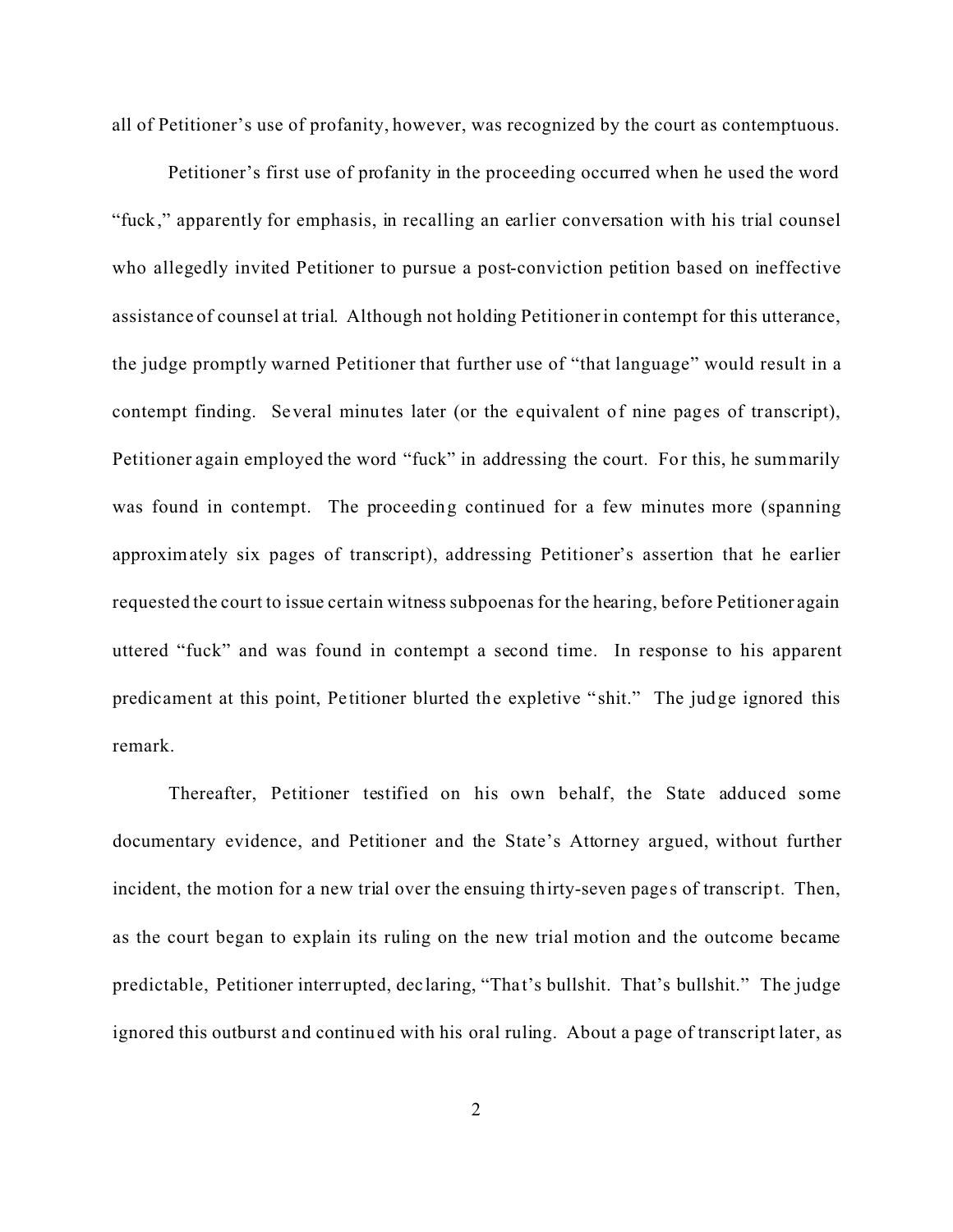the judge explained why he found merit in Petitioner's trial attorney's reasons for not calling

certain witnesses at trial, Petitioner openly pondered, "Ain't that a bitch?" The judge chose

to ignore Petitioner's conduct on this occasion as well.

After concluding the explanation of his reasons for denying the motion for a new trial,

the judge turned to the matter of sentencing for the two counts of contempt found to have

occurred earlier during the hearing. The judge asked Petitioner if he wished to be heard as

to that sentencing.<sup>1</sup> The following colloquy ensued:

THE DEFENDANT: What is the maximum on contempt, sir?

THE COURT: What is the maximum on contempt?

If I am going to give you in excess of six months, I believe I have to give you a jury trial, is that correct . . . ?

[STATE'S ATTORNEY]: Yes.

THE COURT: Mr. Smith, I am not going to give you in excess of six months. THE DEFENDANT: Let me tell you something.

THE COURT: What?

THE DEFENDANT: You say you won't give me in excess of six months. THE COURT: Yes.

THE DEFENDANT: You know what? You have been sitting up there in the trial in every hearing I have had for this far, right?

From day one, you have been very prejudiced to the defense. I asked you, right, a while ago, you tried to skip out on even bringing forth an allegation. You say it is only a bald allegation. I am not asking you to believe me. I am asking you to bring forth the witnesses in this case who could testify --

THE COURT: I asked you if you had anything you want to say as to what sentence the Court should impose --

THE DEFENDANT: Yeah. You know what? You can give me six more

 $<sup>1</sup>$  A defendant found to have committed direct criminal contempt ordinarily should be</sup> given the opportunity to allocute, espec ially when, as Petitioner claims, the inappropriate conduct was "essentially reflexive." *See Mitchell v. State*, 320 Md. 756, 768, 580 A.2d 196, 202 (1990).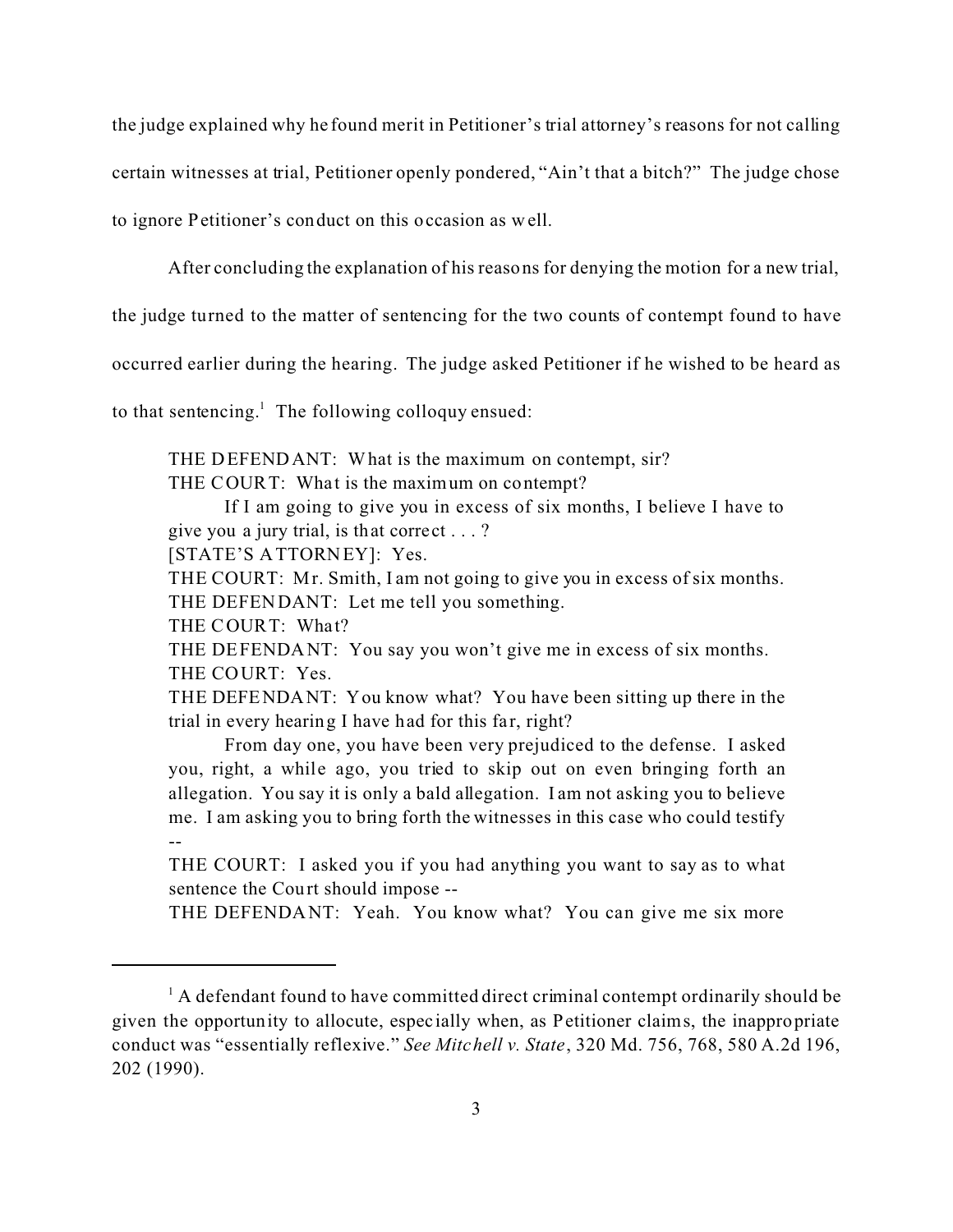months, motherfucker, for sucking my dick, you punk ass bitch. You should have a white robe on, motherfucker, instead of a black.

Fuck you.

THE COURT: I find you in contempt again.

THE DEFENDANT: Fuck you in contempt again.

THE COURT: I find you three times in contempt  $-I^{[2]}$ 

THE DEFENDANT: Fuck you.

And fuck.

THE COURT: On each charge, the Court will impose a sentence of five months to run consecutive to each other and consecutive to any sentence you are now serving or obligated to serve.

THE DEFENDANT: Yeah. You better leave now, you, Ku Klux Klan.

<sup>2</sup> We must clarify an apparent ambiguity pervading this case since the time Petitioner's appeal was briefed and argued in the intermediate appellate court. The trial judge did not find Petitioner in contempt twice for the final tirade. When the judge said, "I find you three times in contempt --," he was not responding to Petitioner's, "Fuck you in contempt again." Rather, the judge was interrupted while summarizing that he had found Petitioner in contempt for a total of three times (twice for the previous uses of "fuck" and now a third for the closing tirade up to that point) and was to be sentenced to five months imprisonment on each count. A careful reading of the record compels this interpretation, one supported also by the trial judge's Memorandum and Order of Contempt filed on 5 June 2002. In his Memorandum and Order, the trial judge explained:

At an early stage in the hearing, the Defendant was warned that if he continued to use the word "fuck," he would be held in contempt. Despite these warnings, Defendant continued his use of such language on two occasions in direct violation of the Court's directive, thus interrupting the order of the Court and interfering with the dignified conduct of the Court's business. The Defendant was found in direct contempt on each occasion with the imposition of sanctions deferred until the conclusion of the hearing.

When given his right of allocution before sentencing, the Defendant stated:

> "Yeah, you know what? You can give me six more months, motherfucker, for sucking my dick, you punk ass bitch. You should have a white robe on, motherfucker, instead of black. Fuck you."

The Defendant was found in direct criminal contempt a third time for that outburst.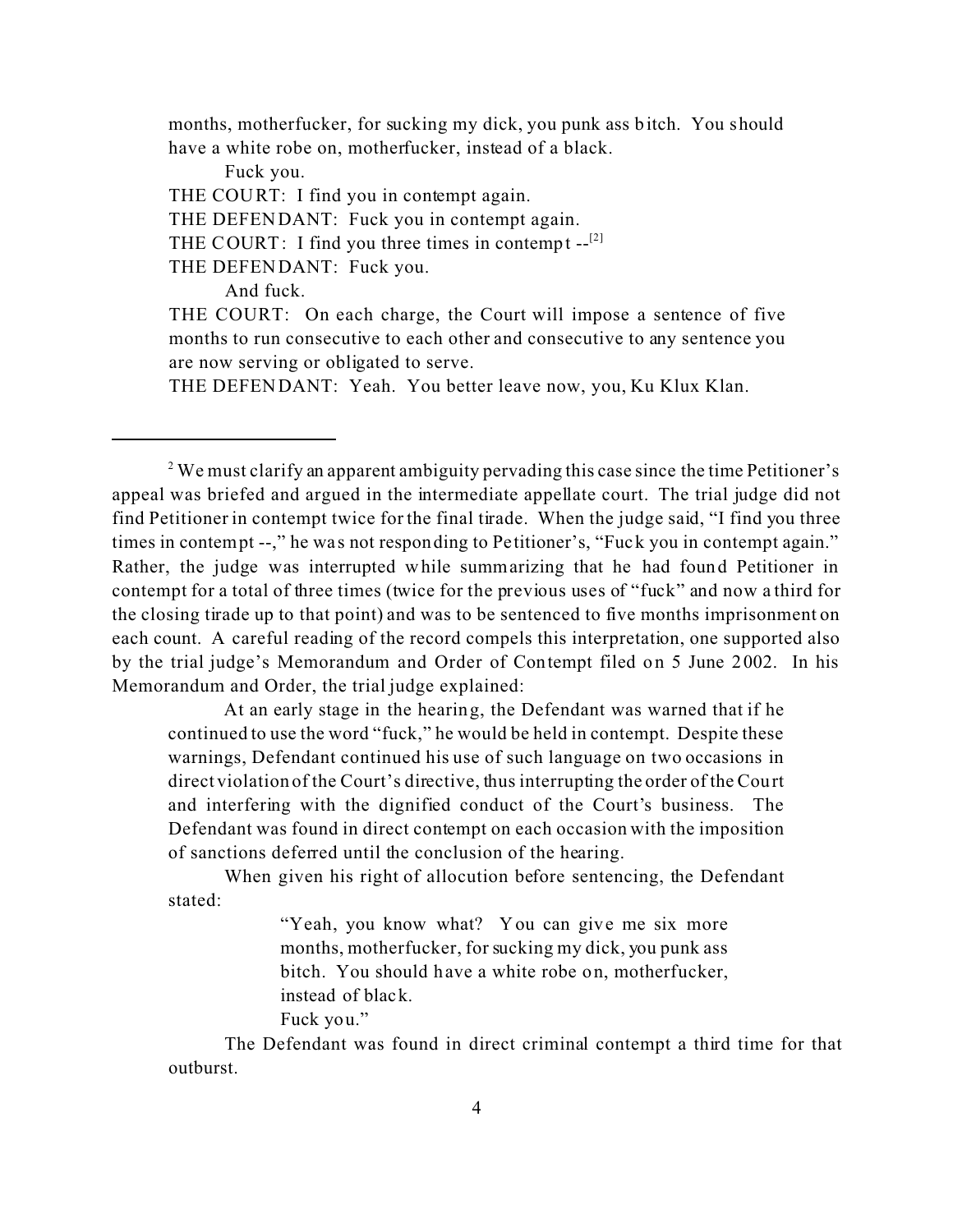THE COURT: The Court will adjourn. THE DEFENDANT: Fuck you, fuck you, fuck you, fuck you, fuck you, fuck you, and fuck you, you, Ku Klux Klan -- (Whereupon, the Proceedings were conc luded.)

Petitioner subsequently appealed his three contempt convictions, among other issues, to the Court of Special Appeals. Before that court, as before us, Petitioner argued that his profanity was provoked by the trial judge. In affirming the convictions, the intermediate appellate court concluded:

[T]he trial court was carefully and methodically attempting to move through a motions hearing . . . . The record reveals that the trial court indulged Smith at nearly every turn and continually attempted to re-direct him to the subjec t. . . . [T]he trial court did nothing to provoke Smith; to the contrary, the court's patience is apparent, even from the printed page.

At oral argument before this Court, Petitioner attempted further to ameliorate his behavior by stating "pro se defendants can be very trying" and urging that it naturally could be anticipated that frustration on his part would be communicated through the use of street vernacular. Petitioner does not argue that his behavior was not contemptuous; rather, he contends his conduct should be viewed collectively as a single emotional outburst, constituting but a single act of contempt. We agree, however, with the analysis and result of the Court of Special Appeals.

II.

"The contempt power has stood as a sentry at the citadel of justice for a very long time . . . ." *State v. Roll and Scholl*, 267 Md. 714, 717, 298 A.2d 867, 870 (1973). Without this power, the courts would be subject to the whim of any pe rson who seeks to disrupt their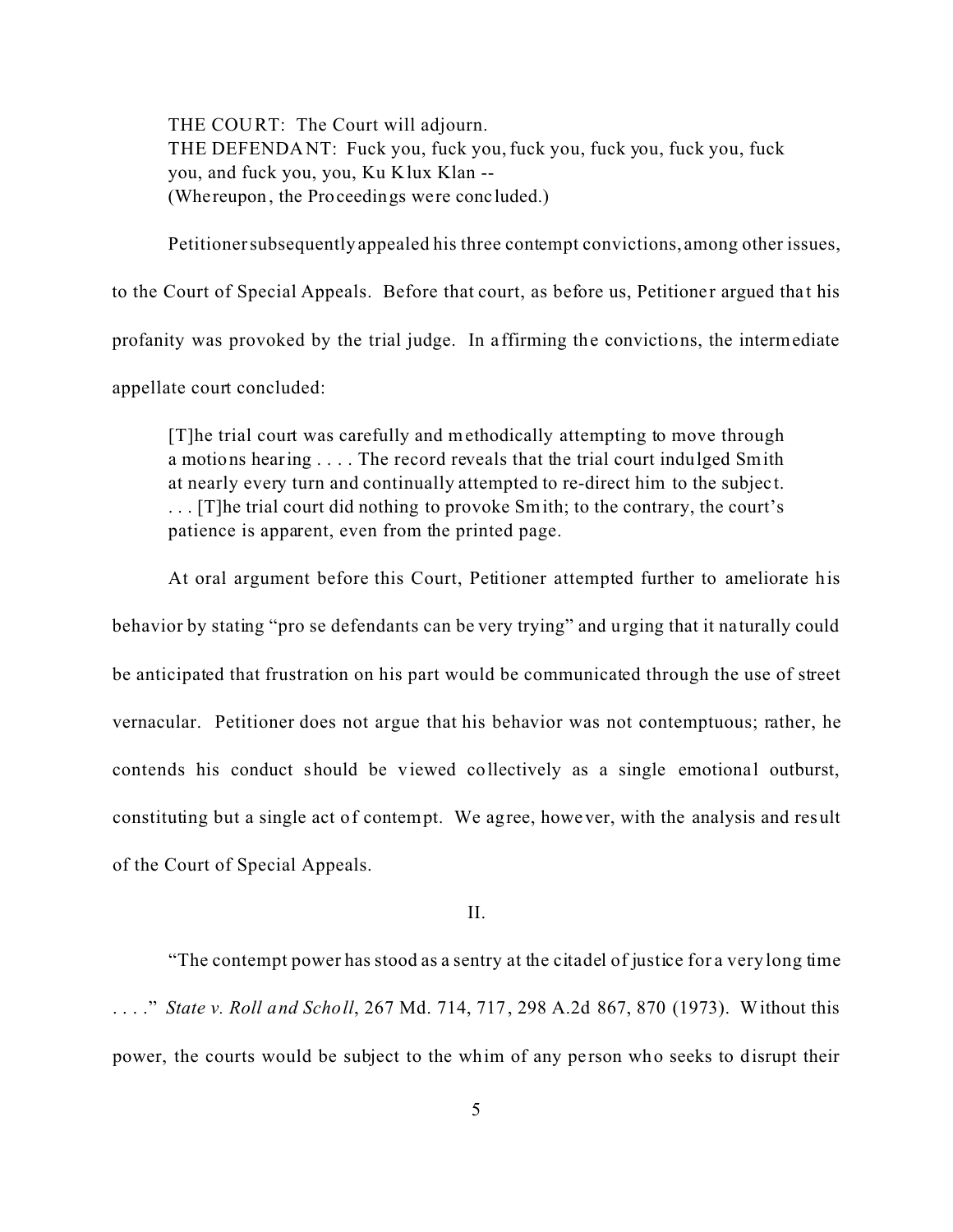proceedings. Consequently, it is beyond cavil that the power to hold a person in contempt is inherent in all courts as a principal tool to protect the orderly administration of justice and the dignity of that branch of government that adjudicates the rights and interests of the people. *See Ex Parte Maulsby*, 13 Md. 625, 635 (1859). It is reposed in the first instance in the trial judge's sound discretion whether to hold an individual in contempt, and his or her decision generally will not be overturned on appellate review absent an abuse of that discretion or a clearly erroneous dependent finding of fact. *See Roll and Scholl*, 267 Md. at 717, 298 A.2d at 870 (stating further that exercise of the contempt power, "demands care and discretion in its use . . . ."); *Droney v. Droney*, 102 Md. App. 672, 683-84, 651 A.2d 415, 428 (1995) (citing *Baltimore v. Baltimore*, 89 Md. App. 250, 254, 597 A.2d 1058, 1060 (1991)).

In Maryland, the contempt power is defined by the common law and the rules of procedure established by this Court. *See* Md. Code (1974, 2002 Repl. Vol.), § 1-202 of the Courts and Judicial Proceedings Article. We recognize two forms of contempt—direct and constructive—and two types of each form—criminal and civil. Direct contempt is committed in the presence of the trial judge or so near to him or her as to interrupt the court's proceedings, while constructive contempt is any other form of contempt. *See* Md. Rule 15- 202; *see also Mitchell*, 320 Md. at 763, 580 A.2d at 199 ("In order to constitute a direct contempt, it is not necessary that the conduct bring a ha lt to the proceedings in progress. It takes but a moment of time to hurl a vile epithet at a judge or jury, but such conduct in a courtroom will not be tolerated, and may properly be addressed summarily."). Criminal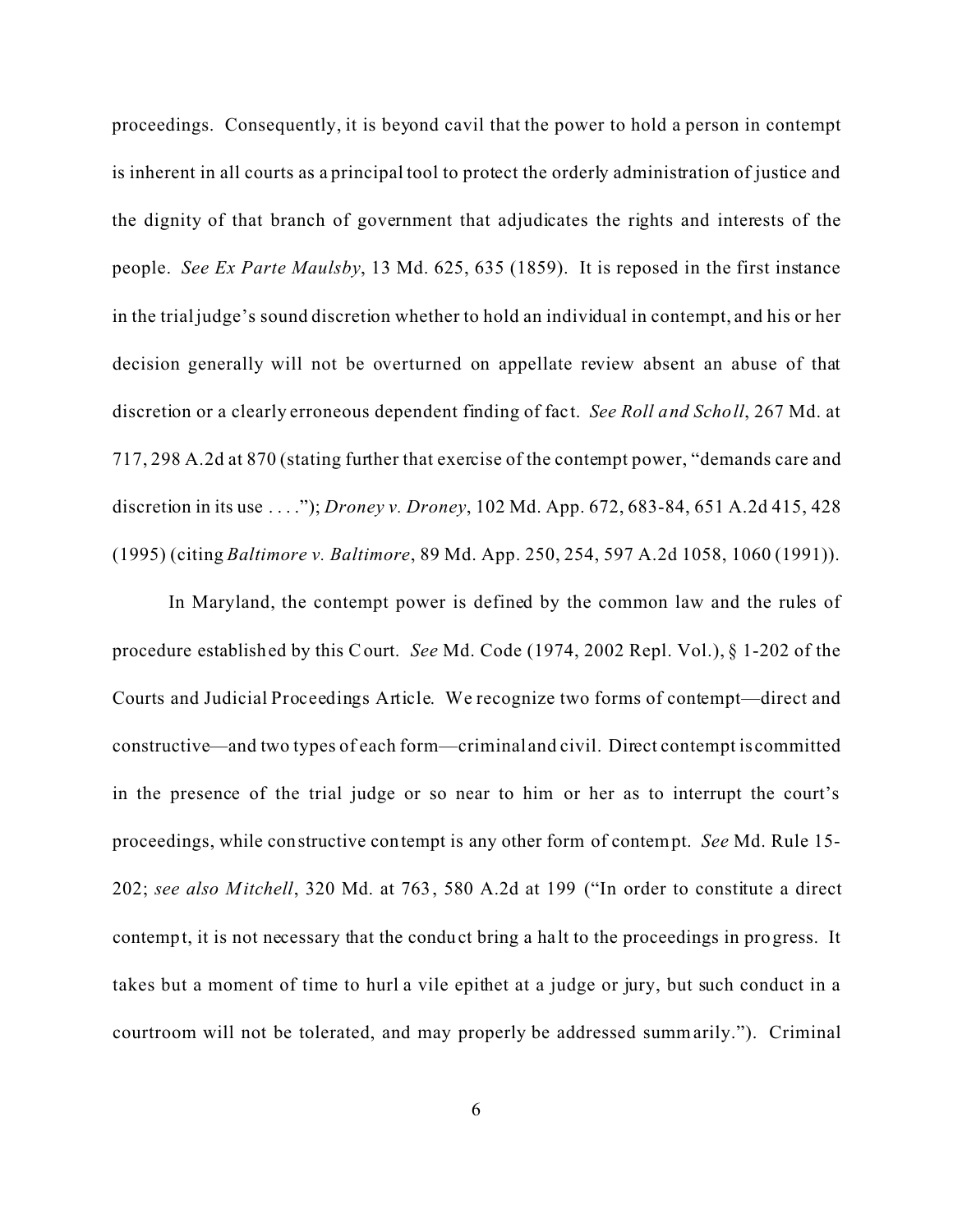contempt serves a punitive function, while civil contempt is remedial or compulsory and must provide for purging. *See, e.g., Roll and Scholl*, 267 Md. at 728, 298 A.2d at 876.

The purpose of a summary conviction for direct criminal contempt is to punish immediately the contemnor for his or her behavior and vindicate the authority and dignity of the court, serving both as a specific and general deterrent. *See Ashford v. State*, 358 Md. 552, 563, 750 A.2d 35, 40 (2000) (citing *Lynch v. Lynch*, 342 Md. 509, 520, 677 A.2d 584, 589- 90 (1996); *Ex Parte Bowles*, 164 Md. 318, 330, 165 A. 169, 174 (1933)); *Roll and Scholl*, 267 Md. at 727, 298 A.2d at 875. It is rare that, once exercised, the power of contempt fails to serve the purpose for which it evolved. The present case re aches us because it is unfortunately one such rare occurrence.

# III.

Petitioner contends that his contemptuous utterances should be considered as a single emotional outburst deserving of only one contempt conviction. In reliance on *Johnson v. State*, 100 Md. App. 553, 642 A.2d 259 (1994), Petitioner also asserts that his behavior was "subject to the influence of the trial judge." In *Johnson*, the trial court, during the proceeding on the merits, found the defendant had violated his parole. As the defendant Johnson was leaving the courtroom, he muttered, "Don't make no mother fucking sense." *Id*. at 557, 642 A.2d at 261. The judge direc ted that he be brought back to counsel table and summarily convicted him of contempt. *Id*. at 558, 642 A.2d at 261. The defendant responded to that with more profanities, and the judge found him in contempt a second time. *Id*. There ensued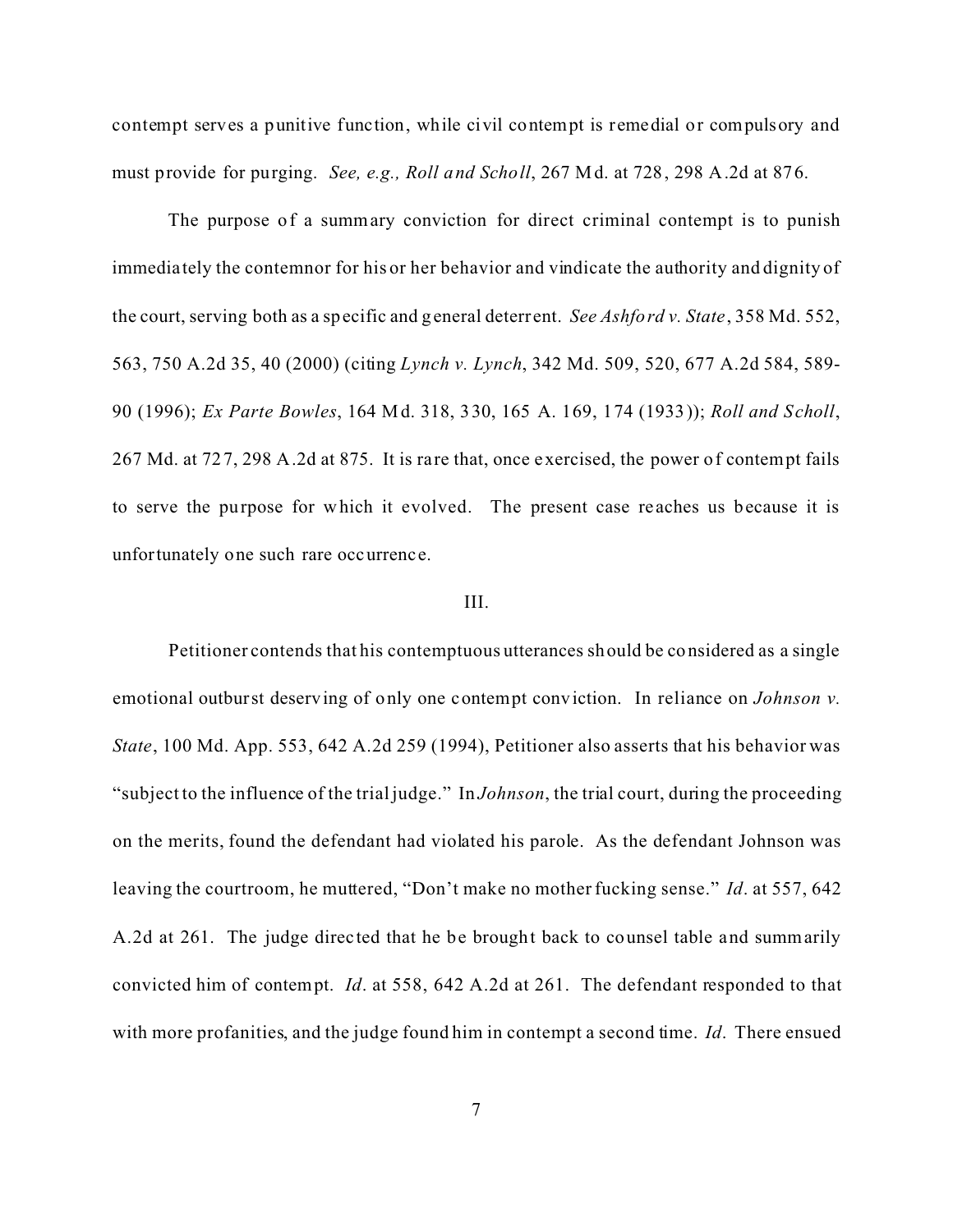an extended back-and-forth colloquy<sup>3</sup> that ended with Johnson amassing ten convictions for

<sup>3</sup> The colloquy in *Johnson* is reproduced here because it is apparent at once to be of a different nature than in Petitioner's case:

THE COURT: Call the next case please.

[PROSECUTOR]: State calls Eugene Wright 591182012. Laura Shach for the State.

MR. JOHNSON: —at the same time. Don't make no mother fucking sense. THE COURT: Bring him back. Take him back.

MR. JOHNSON: No mother fucking sense.

THE COURT: Pull him back.

MR. JOHNSON: Yo, man, stop yanking on my mother fucking arms. Mother fucking—

THE COURT: Sit him back over there in front of the table.

THE CLERK: Give me the file back. He might be under contempt of court. THE COURT: Now, stand there. Come back to that table there. Step on up now. What's wrong with you?

MR. JOHNSON: What the fuck you think wrong with me, man? Goddamn, I'm trying to tell you I ain't have no mother fucking option in this shit, man. THE COURT: All right—

MR. JOHNSON: What the fuck? You think everybody just want to go sit in prison for the rest of their life because you ain't got nothing better to do than sit up there and crack jokes. This ain't no mother fucking joke, man. This is about my goddamn life.

THE COURT: That cost you five months and twenty-nine days in addition to the three years I've just given you.  $[#1]$ 

MR. JOHNSON: Fuck this shit, man.

THE COURT: All right. That's five months and twenty-nine more in addition to the five months and twenty-nine I've given you. [#2]

MR. JOHNSON: Fuck you, bitch.

THE COURT: That make ten months plus the ten, twenty-nine days. That's twelve months. That's a year. Call me that again and I'll give you another. MR. JOHNSON: Fuck you, bitch.

THE COURT: That's five months and twenty-nine days. That's three years. That's five months and twenty-nine days. Now, wait a minute. That's consecutive to the three years that you're now doing. Each one of those. Separate and independent. [#3]

MR. JOHNSON: If I had a gun, your mother fucking head would be splattered all over the back of the goddamn wall for—

(continued...)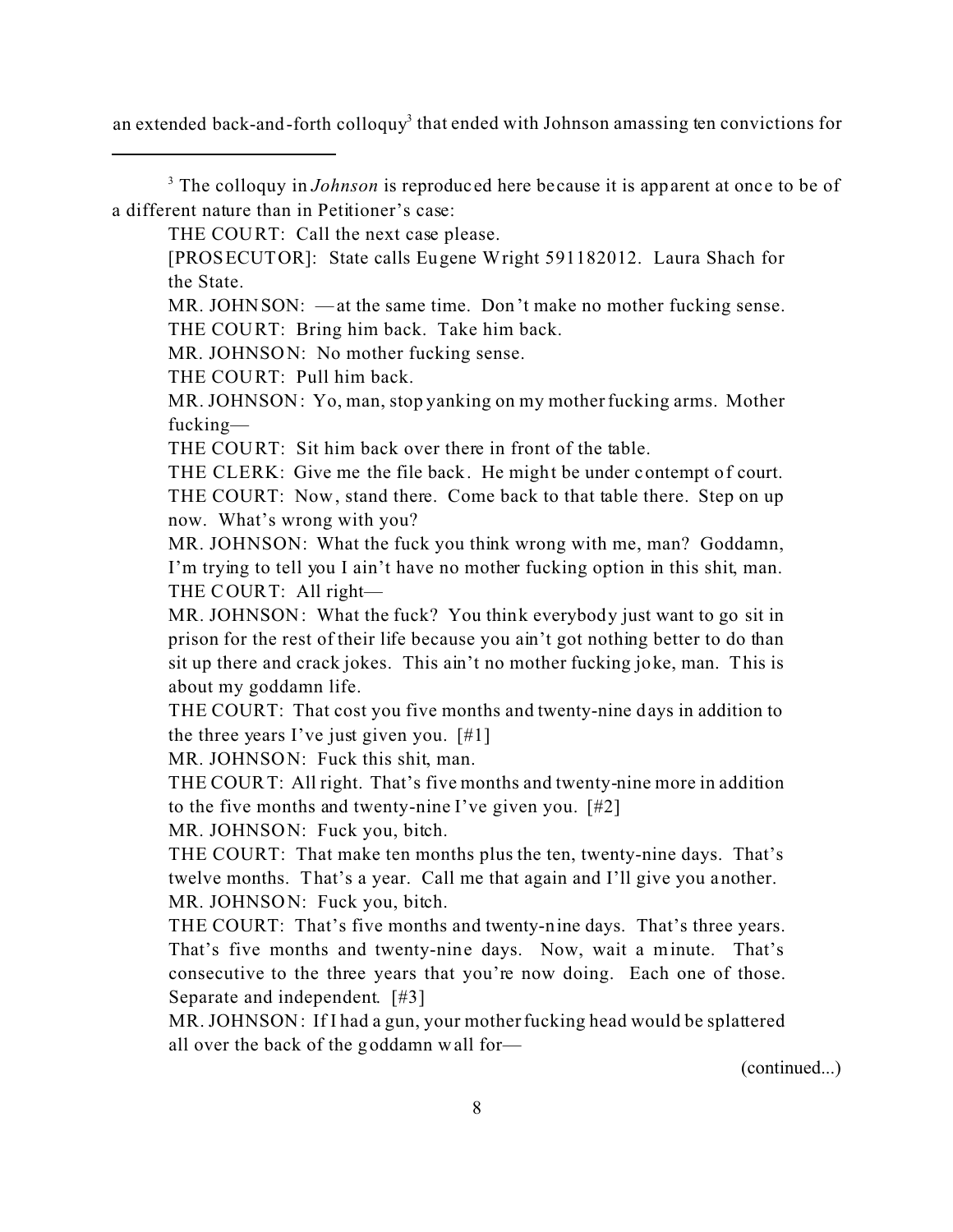contempt and, at the rate of five months and twenty-nine days per conviction (to be served

consecutively), a total of an additional five years imprisonment. *Id*. at 558-60, 642 A.2d at

(...continued) THE COURT: And you'd better shoot straight when you try. When you get out come on. Five months and twenty-nine more for that. That's consecutive to the one that you're now doing. [#4] MR. JOHNSON: Whatever man. You're tired of giving it out? Did you finish or what? THE COURT: Well, we can see. That's five months and twenty-nine more. [#5] MR. JOHNSON: Kiss my ass again. THE COURT: Five months and twenty-nine more. [#6] MR. JOHNSON: Kiss my ass again until you're tired of giving me another. THE COURT: That's six of them. MR. JOHNSON: Kiss my ass again. THE COURT: Seven. Five months and twenty-nine days. [#7] MR. JOHNSON: Fuck you. Kiss my ass again. THE COURT: Five months and twenty-nine days. [#8] MR. JOHNSON: All right. THE COURT: Consecutive. THE CLERK: Silence. MR. JOHNSON: So, you finished giving out time? THE COURT: I guess. Until you cuss again. MR. JOHNSON: Suck my dick. THE COURT: Five months and twenty-nine days consecutive. [#9] THE BAILIFF: Quiet in the Court. MR. JOHNSON: You finished? THE COURT: I suppose. MR. JOHNSON: Well, what the fuck are you holding me for then? THE COURT: Five months and twenty-nine more days. Consecutive. [#10] MR. JOHNSON: Get the fuck off me, man. THE COURT: Call the next one. MS. SHACH: State calls the matter of Eugene Wright— THE COURT: Record should show that-MS. SHACH: 591182012. THE COURT: —if I'd have a shotgun I need to have shot him but I don't have it today. Call the next case. *Johnson*, 100 Md. App. at 557-60, 642 A.2d at 261-62 (alterations in original).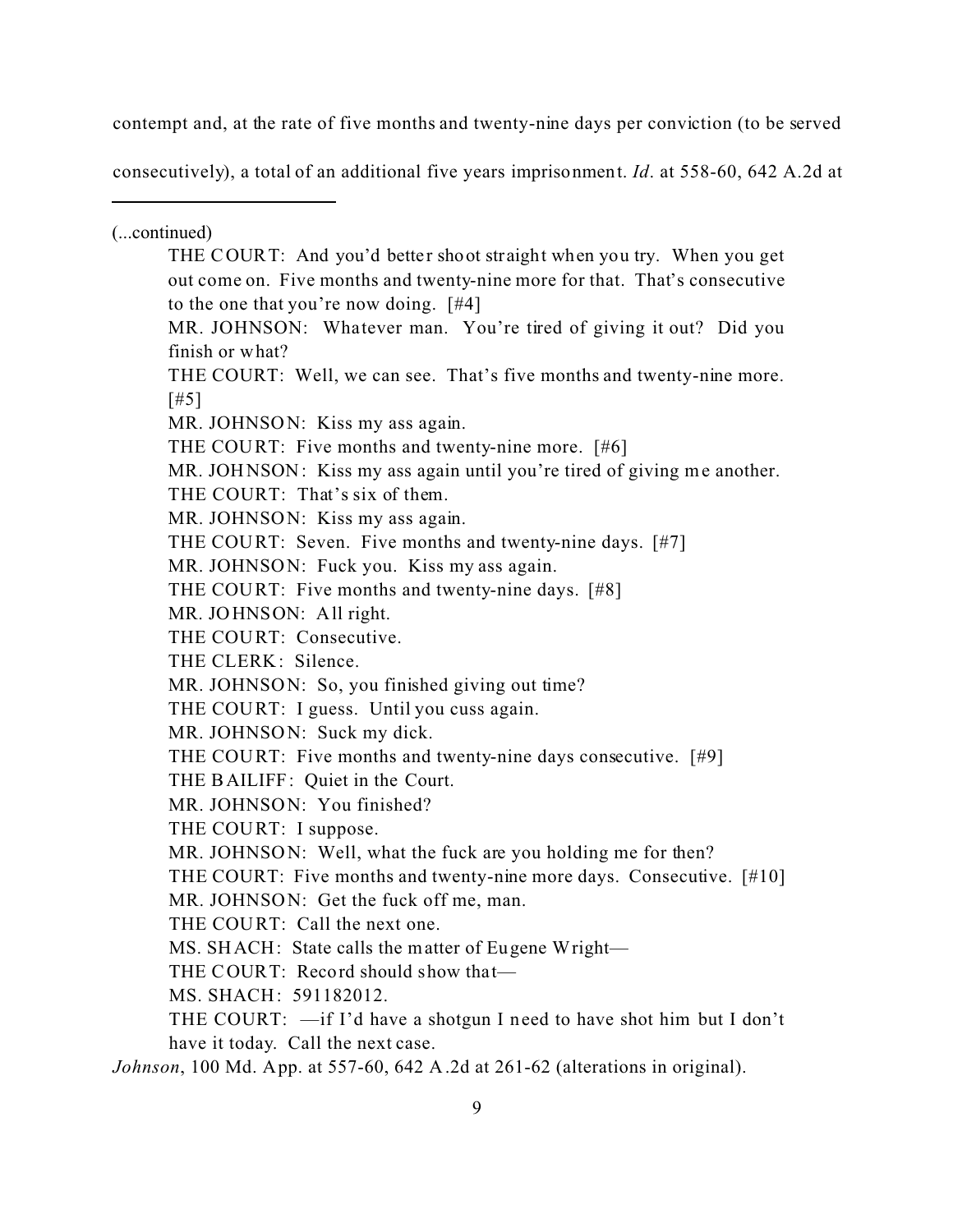261-62. On these facts, the Court of Special Appeals had no trouble concluding that the trial judge lost "his temper and his judicial demeanor" and provoked the defendant into his repeated acts of contempt. *Id*. at 562, 642 A.2d at 264. Because the court could not determine which contemptuous acts resulted from the judge's provocation, the court vacated the ten contempt convictions and directed the trial judge on remand to consider the entire incident as one episode of contempt. *Id*. at 563, 642 A.2d at 264.

Petitioner's attempted analogy of what occurred in his case to that occurring in *Johnson* is a misfire. First, Petitioner's contempt convictions did not result from an extended, uninterrupted colloquy with the court; rather, they resulted from distinct acts, separated in time and focus by at least several minutes of unremarkable, normal discussion or exchanges arguably relevant to the purpose of the proceeding—Petitioner's discharge of trial counsel and the merits of his motion for a new trial. Second, unlike in *Johnson*, the judge in the present case, after warning Petitioner, after the "first bite," of the consequences of repeated conduct of the same type, did not provoke Petitioner into further acts of contempt; instead, after each finding of contempt, the judge immediately steered from the digression back to the on-going purpose of the proceeding. Third, Petitioner was extended great tolerance and leniency by the court regarding his verbal behavior overall: on three other occasions the judge overlooked what otherwise might have been additional contempt-worthy utterances. Lastly, it appears that when he wanted to, and when it suited his purpose, Petitioner was capable of addressing the court in a relatively normal and conversational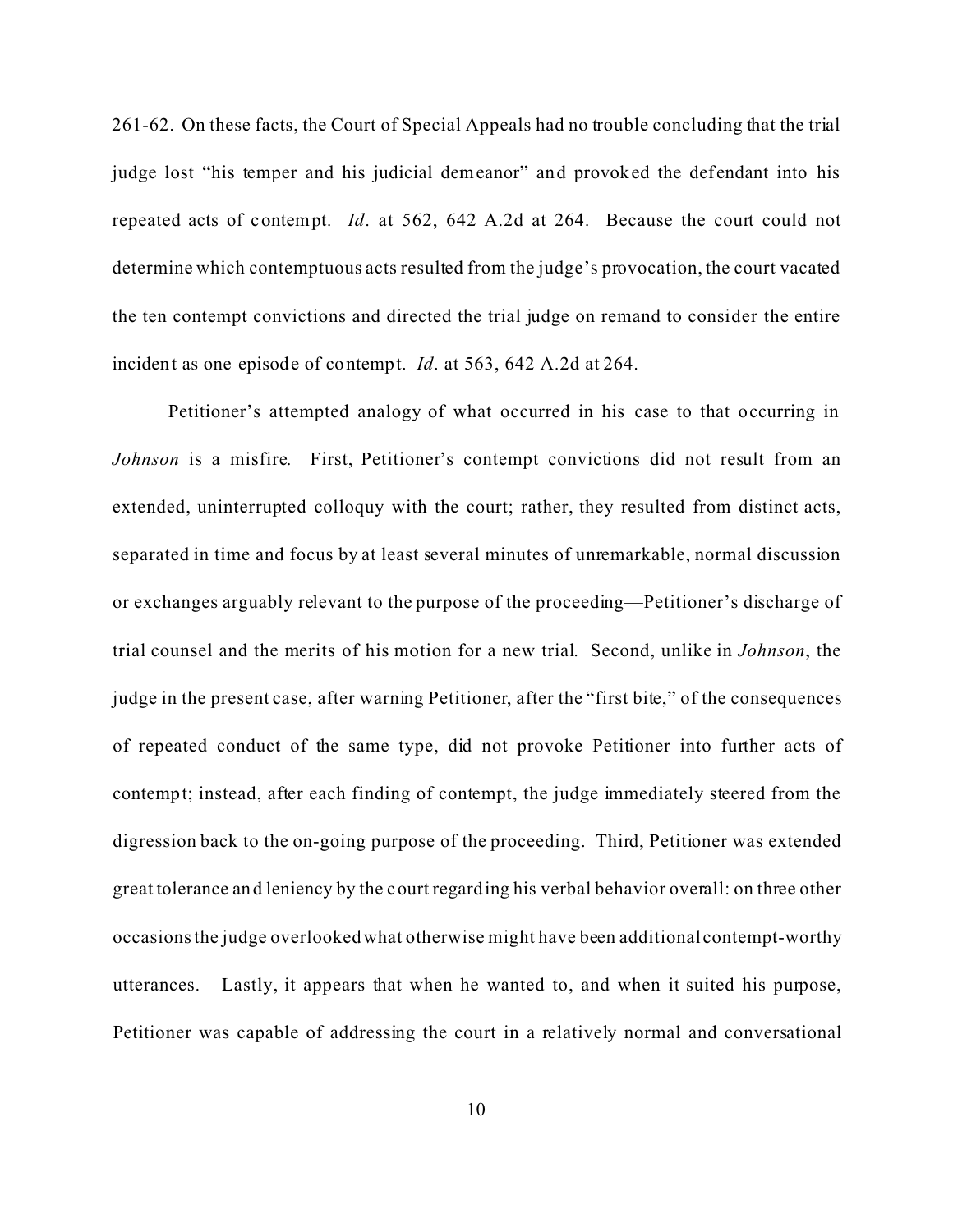manner.

## IV.

#### A.

Next, we address the argument that it should be error for a judge to find an individual in contempt multiple times during the same, continuous proceeding. Petitioner suggests, when such circumstances threaten, that we require a judge to call a recess after finding an individual in contempt the first time before the judge thereafter may find that person in contempt for a subsequent offense of contempt. The federal and state courts, including Maryland's, however, permit a judge to convict summarily an individual for contempt multiple times during the course of a single proceeding.<sup>4</sup> We refuse to adopt the rule sought

<sup>&</sup>lt;sup>4</sup> A plurality of the U.S. Supreme Court found that if a trial judge holds a defendant in contempt and sentences him to six months imprisonment, such action does not prevent the judge from summarily convicting the defendant of contempt for subsequent misconduct in the same proceeding, even though the sentenc es, if served consecutive ly, would exc eed six months. *Codispoti v. Pennsylvania*, 418 U.S. 506, 513-15, 94 S.Ct. 2687, 2692 (1974). The Court of Special Appeals opined in *Johnson*, the case on which Petitioner chiefly relies, "[w]e have no difficulty with a trial judge, where the circumstances warrant it, finding a defendant guilty of multiple counts of contempt." *Johnson*, 100 Md.App. at 562, 642 A.2d at 264. Upon reading the cases from other jurisdictions that Petitioner cites in his brief, we infer that the same rule is recognized in other states. When those courts faced the issue of multiple contempt convictions during a single proceeding, they did not adopt a broad rule prohibiting judges from holding a defendant in contempt multiple times; rather, in vacating the convictions (or ordering concurrent sentences), they focused on the fact that the behavior occurred during essentially a single outburst and thus did not constitute separate acts. *See Williams v. State*, 599 So.2d 255, 256 (Fla. Dist. Ct. App. 1992) (concluding, "appe llant's two statements of profanity, which were virtually identical and separated in time only long enough for the trial court to find appellant in contempt, are properly viewed as a single instance of contempt."); *State v. Bullock*, 576 So.2d 453, 458 (La. 1991) (allowing the defendant's multiple convictions to stand, but ordering concurrent sentences given that the (continued...)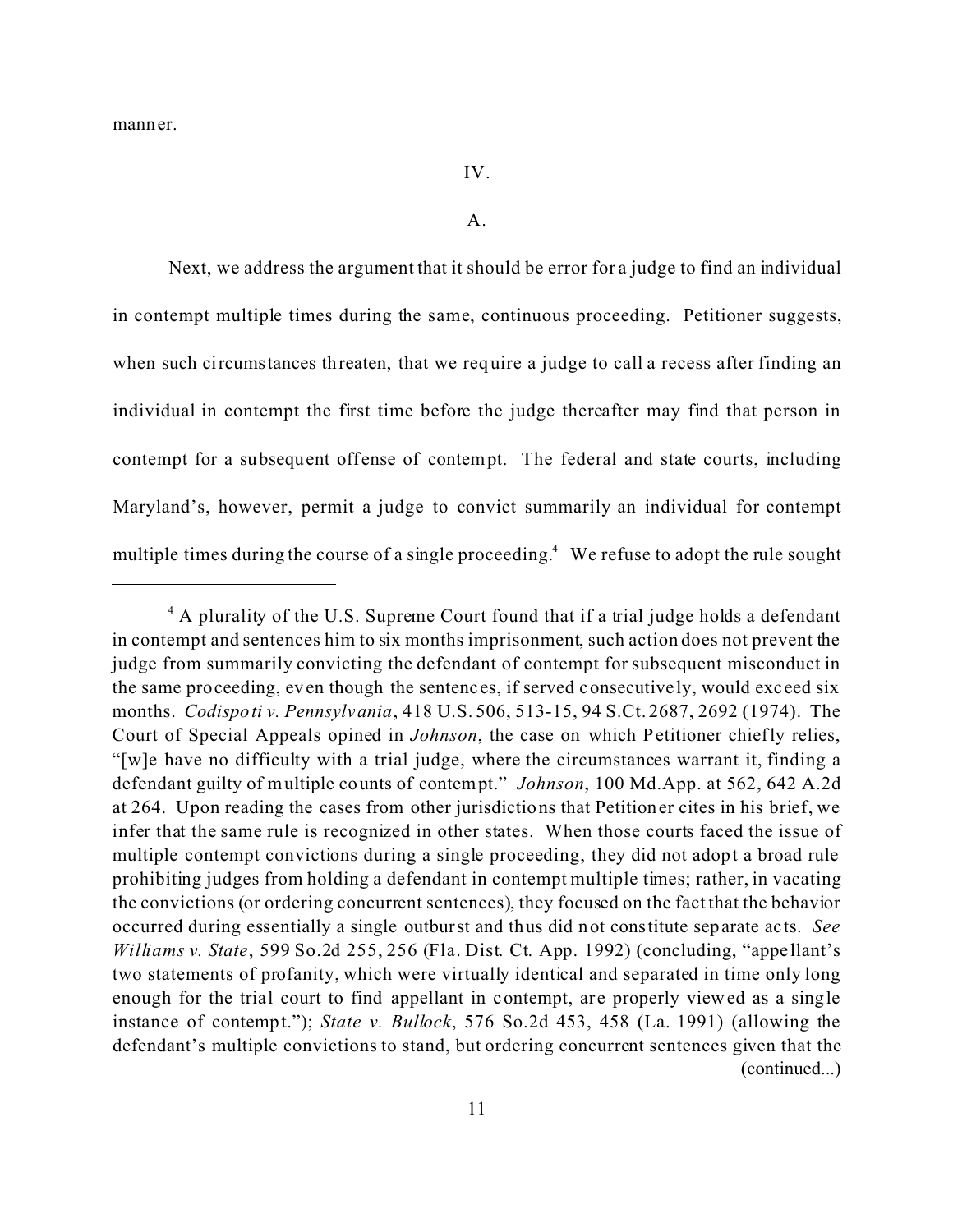by Petitioner, which unrea sonably would tie the hands of trial judges in maintaining order in their courtrooms. As discussed in Part II of this opinion, the purpose of the contempt power is to allow a judge to maintain the dignity and orderly operation of the court. We reiterate that as long as contempt convictions in a given case serve that purpose, it is not error necessarily for a judge to find the same individual multiple times in contempt during the course of a single, continuous proceeding.

Thus, the judge in the present case did not err in not calling a recess upon finding Petitioner in contempt for saying "fuck" the first time in the hearing. After Petitioner was found in contempt the first time, the focus of discussion immediately returned to the consideration of matters re lated to Petitioner's case. The proceeding continued for several minutes more before Petitioner was found in contempt for the second time.<sup>5</sup> Thereafter, for

<sup>(...</sup>continued)

contemptuous behavior was part of a single episode); *State v. Lingwall*, 637 N.W.2d 311, 314-15 (Minn. Ct. App. 2001) (holding that Minnesota's double jeopardy statute prevented multiple punishments in the case because "there was not a sufficient break in Lingwall's conduct to make it separate behavioral incidents."); *see also Butler v. Florida*, 330 So.2d 244, 245 (Fla. Dist. Ct. App. 1976) (concluding that because the six epithets used during an outburst were not individual acts, appellant was guilty of but a single contempt); *Commonwealth v. Williams*, 753 A.2d 856, 864 (Pa. Super. Ct. 2000) (reasoning that in order for a court to impose multiple sentenc es, an individual's conduct must constitute separa te contemptuous acts). We deduce, therefore, that had the defendant's behavior in each of those cases been separate acts, the respective state courts would have upheld multiple convictions for contempt.

 $5$  Even were we to require, as a matter of rote procedure, a recess following an initial contempt finding, no constructive purpose would have been served to do so in the present case because it appeared Petitioner was able to return to the business at hand after the first contempt was found. Moreover, he appeared to act similarly following the second contempt (continued...)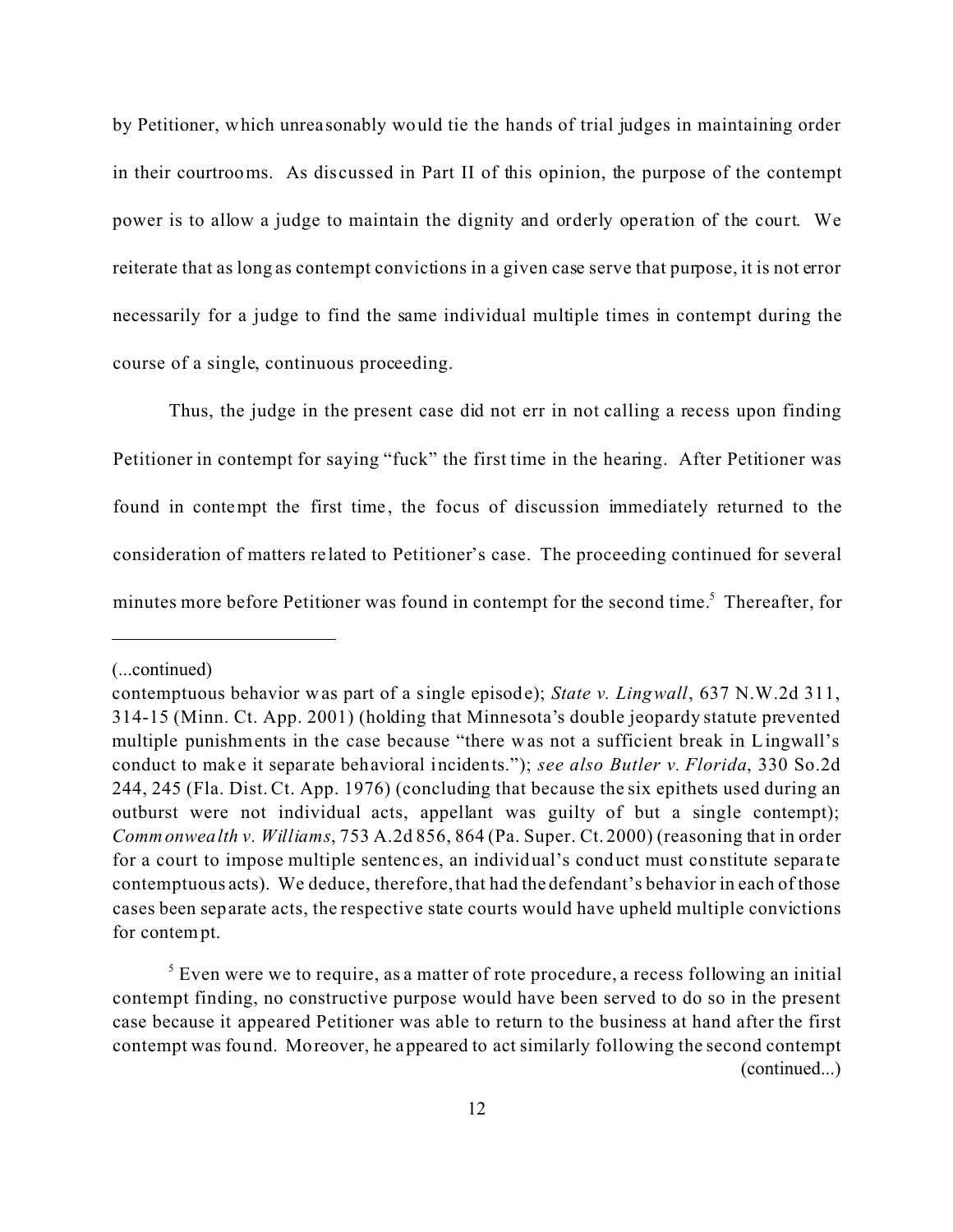the next forty pages of transcript, the proceedings continued relatively normally before Petitioner's final tirade. Given the somewhat curative effect that the first two contempt convictions had on Petitioner's behavior, we conclude that the judge properly exerc ised his discretion in those instances.

### B.

Should a judge de termine, however, that finding an individual in contempt fails to curtail the disruption to the proceeding, we agree alternative remedies should be considered. In the case of a contemptuous defendant who remains unresponsive to the contempt finding(s), the judge may elect to call a recess to allow time for the de fendant's temper to cool and better judgment to be restored. A judge also has the power, in extreme circumstances, to remove a defendant from the courtroom and to proc eed in his or her absence. $6$ The possible alternative actions explored here are not exhaustive. The

(...continued) finding.

 $6A$  defendant's Sixth and Fourteenth Amendment right to be present at his or her trial, though fundamental, is not absolute. "'[T]he privilege [of personally confronting witnesses] may be lost by consent or at times even by misconduct.'" *Illinois v. Allen*, 397 U.S. 337, 342- 43, 90 S.Ct. 1057, 1060 (1970) (alterations in original) (quoting *Snyder v. Massachusetts*, 291 U.S. 97, 106, 54 S.Ct. 330, 332 (1934)). The Court in *Allen* was called upon to determine the constitutionality of the trial judge's two orders to have the defendant removed from the courtroom, after having first issued a warning, when he threatened the judge, hurled abusive remarks, and severely disrupted the proceedings. *Id*. at 339-41, 90 S.Ct at 1059. In upholding the constitutionality of the trial judge's actions, the Court outlined three requirements for removing a defendant from the courtroom: (1) the defendant must first be warned that he or she will be removed if his or her disruptive behavior continues; (2) his or her behavior must be so disruptive or disrespectful that his or her trial cannot proceed with (continued...)